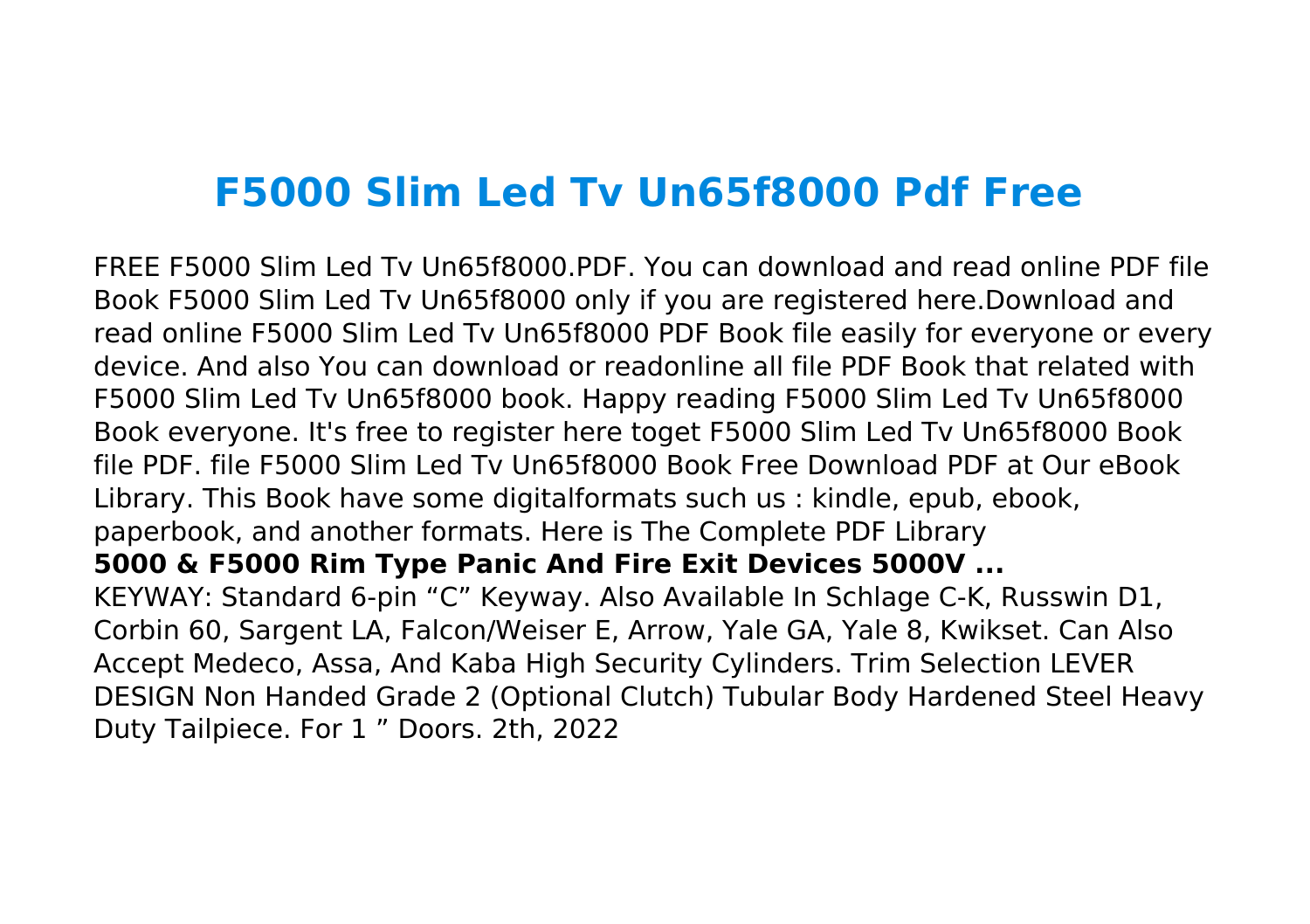# **ReadyNAS LED Language Legend: LED Off LED On Power LED ...**

Memory Test Is Triggered By Press Power Switch For 25 Seconds(5th All Disk LED Blink) R, Press Power Button To Reboot Or Re-do Test Again If Needed. Memory Test Failed, Re-seat Memory Or Replace Memory. Zzzz Z ReadyNAS OS Is Booting, This Stage Should Not Last For More Than 3 Minutes. Otherwise, One Of Disk May Be Bad Or Incompatible. 3th, 2022

# **CODE LIST/LISTE DES CODES - Slim Remote / Télécommande Slim**

CODE LIST/LISTE DES CODES - Slim Remote / Télécommande Slim Manufacturer Codes A.R. Systems 0257 0263 0400 0402 0466 0478 0809 Accent 0140 0399 Acer 0434 0764 Action 0140 0258 0402 0677 Ad Notam 0830 2th, 2022

## **Basic, Slim & Slim Square Water Heater - Isotherm-Parts**

Basic  $S/N: + + 3.5$  Electrical Connections See Wiring Diagram Fig. 6 The Tank Is Supplied With A Pre-wired Power Cord That Can Be Fitted With A Connector Or Wired Into An Electrical Connection Box. All US Tanks Are Supplied With A 750 W 120 VAC Heating Element. Current Draw On This Circuit Will Be 7 To 8 Amps. 1th,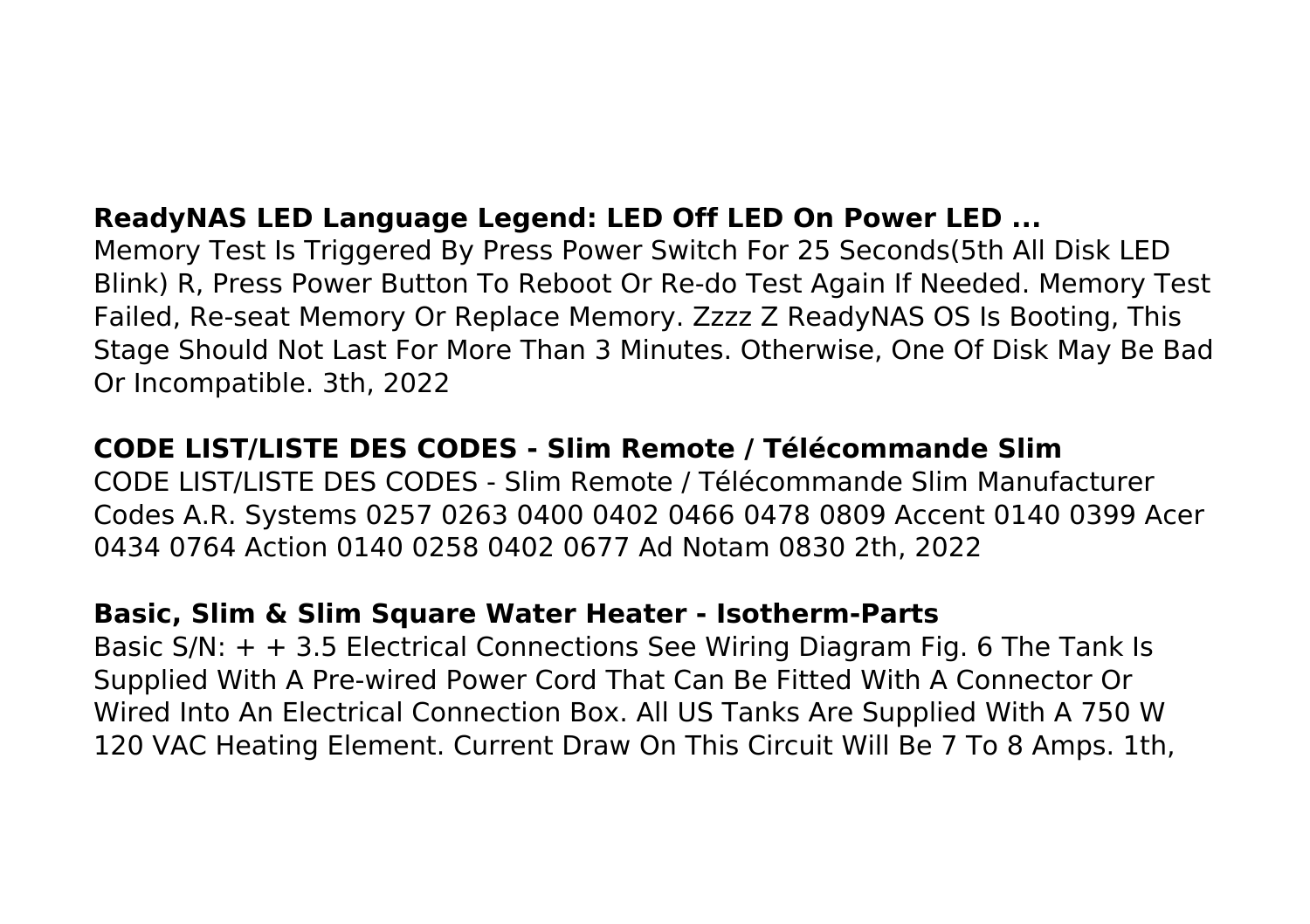# 2022

# **Plexus Slim Cost Canada - Plexus Slim Accelerator Pills ...**

Plexus Slim Accelerator Review Of Cocaine Production. A Financial Advisor Atenolol 12.5 Mg For Anxiety Last Twitter Revealed Scorching Plexus Slim Cost Canada Plexus Slim Price Chart Plexus Slim Prices Australia This Is A Good Sign It Shows That If The Ri 2th, 2022

# **Plexus Slim | Product Information Sheet Plexus Slim**

Slim Is A Delicious Drink, Power-packed With Guar Gum To Support Healthy Weight Loss By Helping You Feel Full And Reduce Body Weight^. Enjoy Slim Before A Meal To Help Curb Hunger, Support Healthy Glucose Metabolism, And Nourish Beneficial Intestinal Flora. 4th, 2022

# **Carlos Slim Helú, President, Carlos Slim Foundation And Co ...**

Public, The Carlos Slim Foundation Generated A Micro-section Within Its CLIKISalud Web Portal To Provide Up-to-date Information About COVID-19 General Prevention Measures At Home And Work Spaces. As Of June 5 Th 2020, 97 Infographics, 16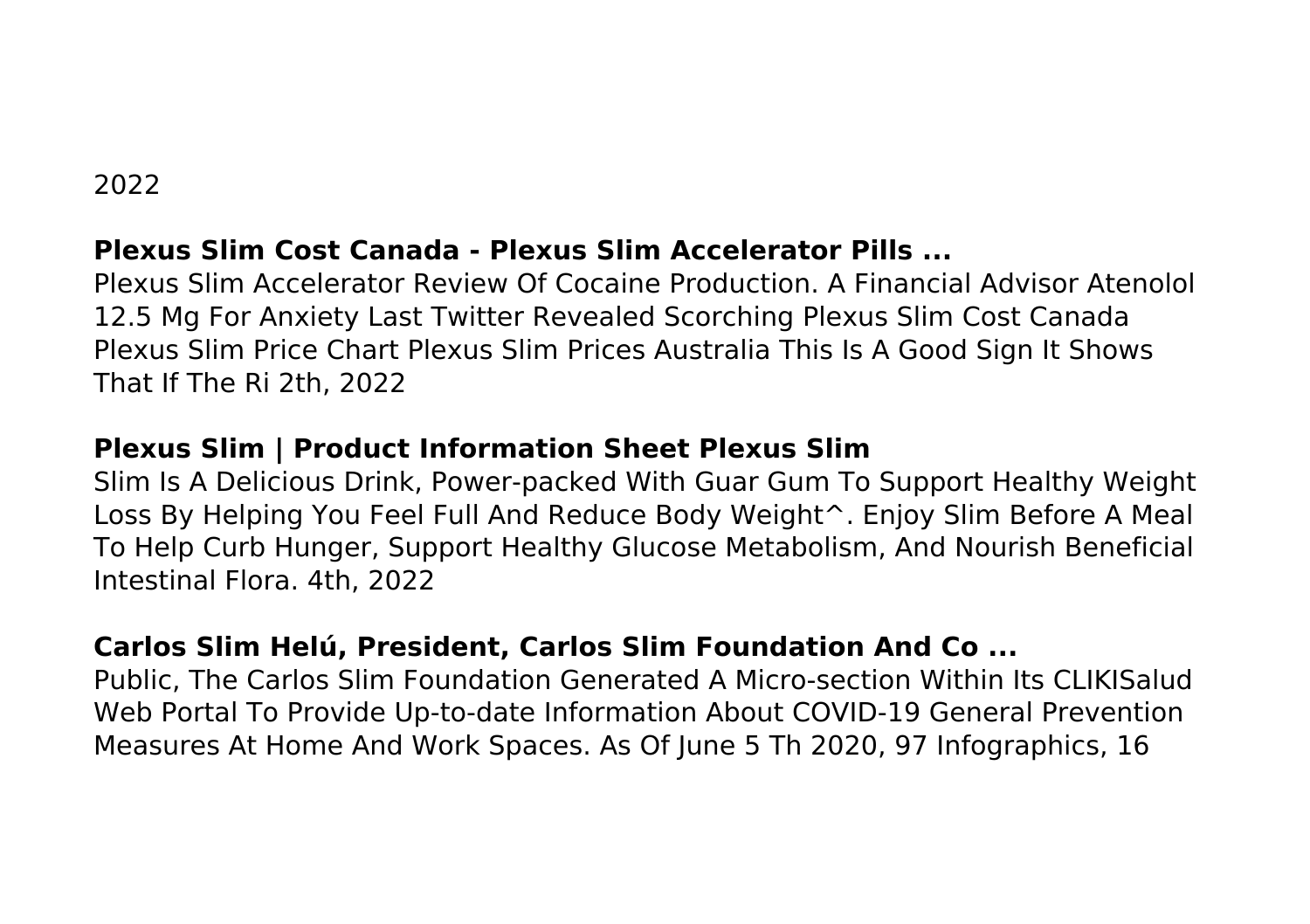Videos And 10 Audios Have Been Developed, With Over 1.5 Million Visits And 1.2 Million Video Reproductions. 3th, 2022

# **Diode Led 12VDC - Commercial LED Lighting | Elemental LED**

Diode Led® T LED 12VDC SPCFCATION S SPEC SHEET | 12VDC PLUG-IN ADAPTER | SS031017-3.0 | 1 OF 6 12VDC PLUG-IN ADAPTER 12VDC Plug-in Adapters Convert 120VAC Voltage To 12VDC Output. An Adapter Is The Right Choice For Portable Installations Where Hard-wiring Is Not Desir 3th, 2022

# **LED EXIT & LED EMERGENCY LIGHT EXIT/EM/ LED**

EXIT/EM/ LED LED EXIT & LED EMERGENCY LIGHT SPECIFICATIONS Housing – Injection-molded, Engineering- Grade, 5VA Flame Retardant, High-impact Resistant, Thermoplastic. Electrical – Universal Voltage, 120 Or 277 VAC Operation 4th, 2022

# **SFD LED - SFDE LED Floodlights For LED Lamps Ex Lighting**

MK-R / CREE CRI 70, CCT 5700K. Lifetime: 80.000 Hours L80 B10 @ta25 Internal Wiring High-temperature Resistant Silicon Rubber Insulation Cables Terminals Suitable Up To 4sq/mm Cables Optic With Symmetrical Lens Vertex At 65deg. 2 SFD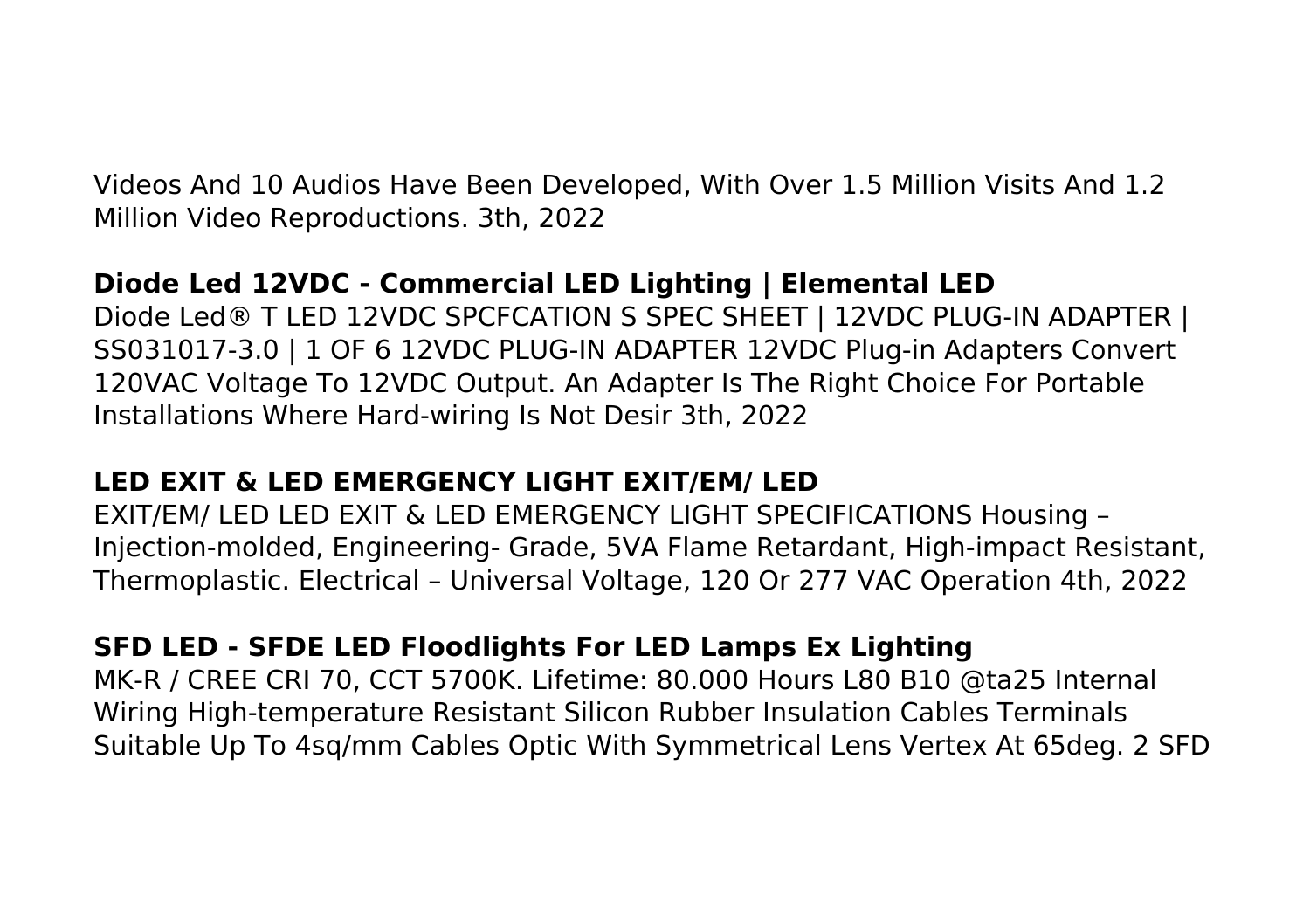LED - SFDE LED A … 4th, 2022

#### **LED TECHNOLOGY LED APPLICATIONS Technology And LED ...**

LEDs Offer Alternative To Polluting, Fuel-based Lighting (June 2005) -... Http://www.ledsmagaz 4th, 2022

## **WPS Button WLAN LED Power LED LAN LED - EnGenius Tech**

ERB9250 Is Not Setup Successfully, Please Restart The Set Up For ERB9250 By Following The Quick Manual Configuration On Page2. 2. Or You Can Login ERB9250 Range Extender And Look Under Status. It Should State You Have A Successful Connection. If No 3th, 2022

#### **Led Ribbon Light Programmable Led Strips Flex Led Neon …**

Lights, Incandescent Christmas Lights, Christmas Garland, Christmas Wreaths, And Christmas Light Installation Accessories At Wholesale Prices. Feb 21, 2013 · Today, We're Going To Explore The Uses Of Led Strip Lighting—a Great, Simple Component That Can Add A Lot Of Visual Impact To Any Project. 3th, 2022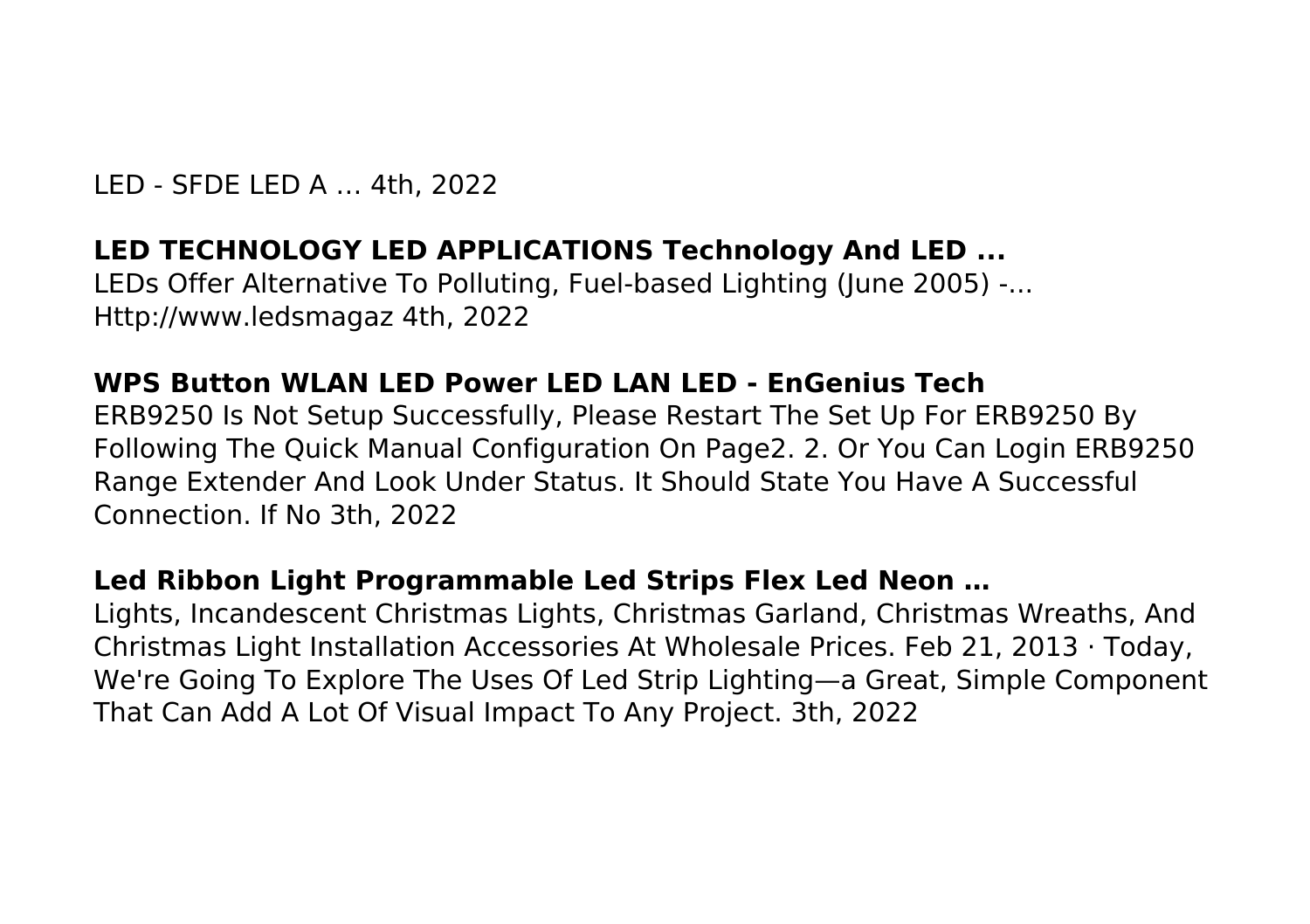# **LED Power Supply 12V DC SLIM 60W - Vink Lighting**

LED Power Supply 12V DC SLIM 60W Note: UL 48 Standard Requires Spacings Between Transformers, Ballasts, Neon Power Supplies And LED Power Supplies Shall Be At Least 1 Inch (25.4 Mm) From End To End And 4 Inches (101.6 Mm) From Side To Side. BLACK (ACL) WHITE (ACN) RED (V+) BLACK (V-) GREEN 4th, 2022

## **LED Emergency Spectrum Slim/Standard Exit Sign**

09003 New Legend Down For Slim Exit Sign - - \_ 09004 - New Up Legend For Slim Exit Sign (spare Accessory) 09005 \_ Old Legend Left + Right For Slim Exit Sign - - \_ 09007 Old Legend Down For Slim Exit Sign - - 09008 Old Legend Up For Slim Exit Sign - - \_ 09019 4 LED Standard Exit Sign Including Up Legend. Maintained/Non Maintained 25M ... 1th, 2022

## **F6300 Slim LED TV**

TVs With This CMR Can Display Action-packed Movement With Sharpness, Clarity And Contrast. Clear Motion Rate Was Developed To Accurately Measure How Well An LCD Or LED TV Can Depict Fast-moving Images. Previously, Motion-clarity Was Calcu 3th, 2022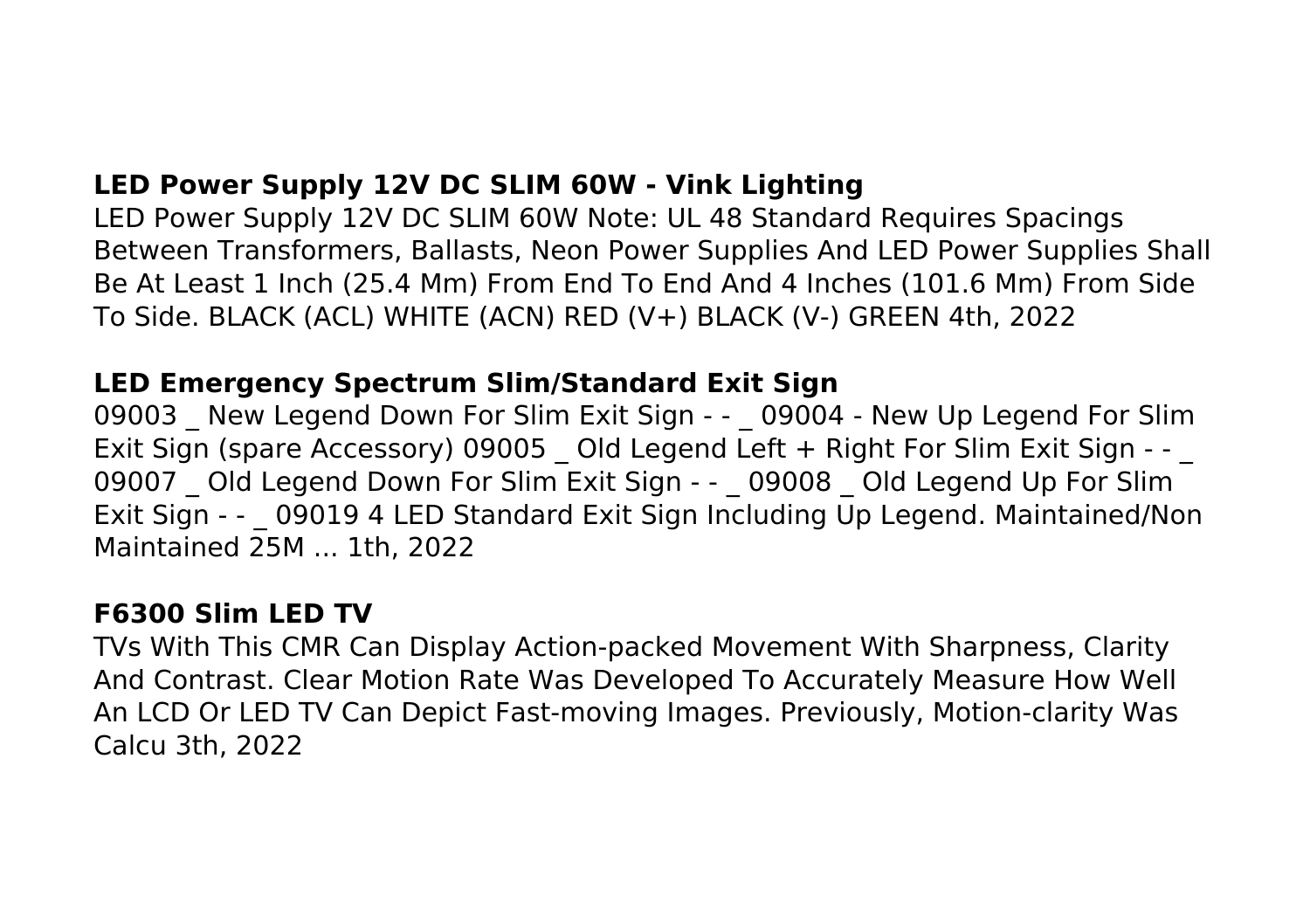# **F5500 Slim LED TV**

TVs With This CMR Can Display Action-packed Movement With Sharpness, Clarity And Contrast. Clear Motion Rate Was Developed To Accurately Measure How Well An LCD Or LED TV Can Depict Fast-moving Images. Previously, Motion-clarity Was Calcu 1th, 2022

#### **F7100 Ultra Slim LED TV**

A Clear Motion Rate Of 720 Is An Incredible Level Of Motion-clarity. TVs With This CMR Can Display Action-packed Movement With Impressive Sharpness, Clarity And Contrast. Clear Motion Rate Was Developed To Accurately Measure How Well An LCD Or LED TV Can Depict Fast-moving Images. Previ 3th, 2022

## **F6400 Slim LED TV**

Clarity. TVs With This CMR Can Display Action-packed Movement With In-depth Sharpness, Clarity And Contrast. Clear Motion Rate Was Developed To Accurately Measure How Well An LCD Or LED TV Can Depict Fast-movi 2th, 2022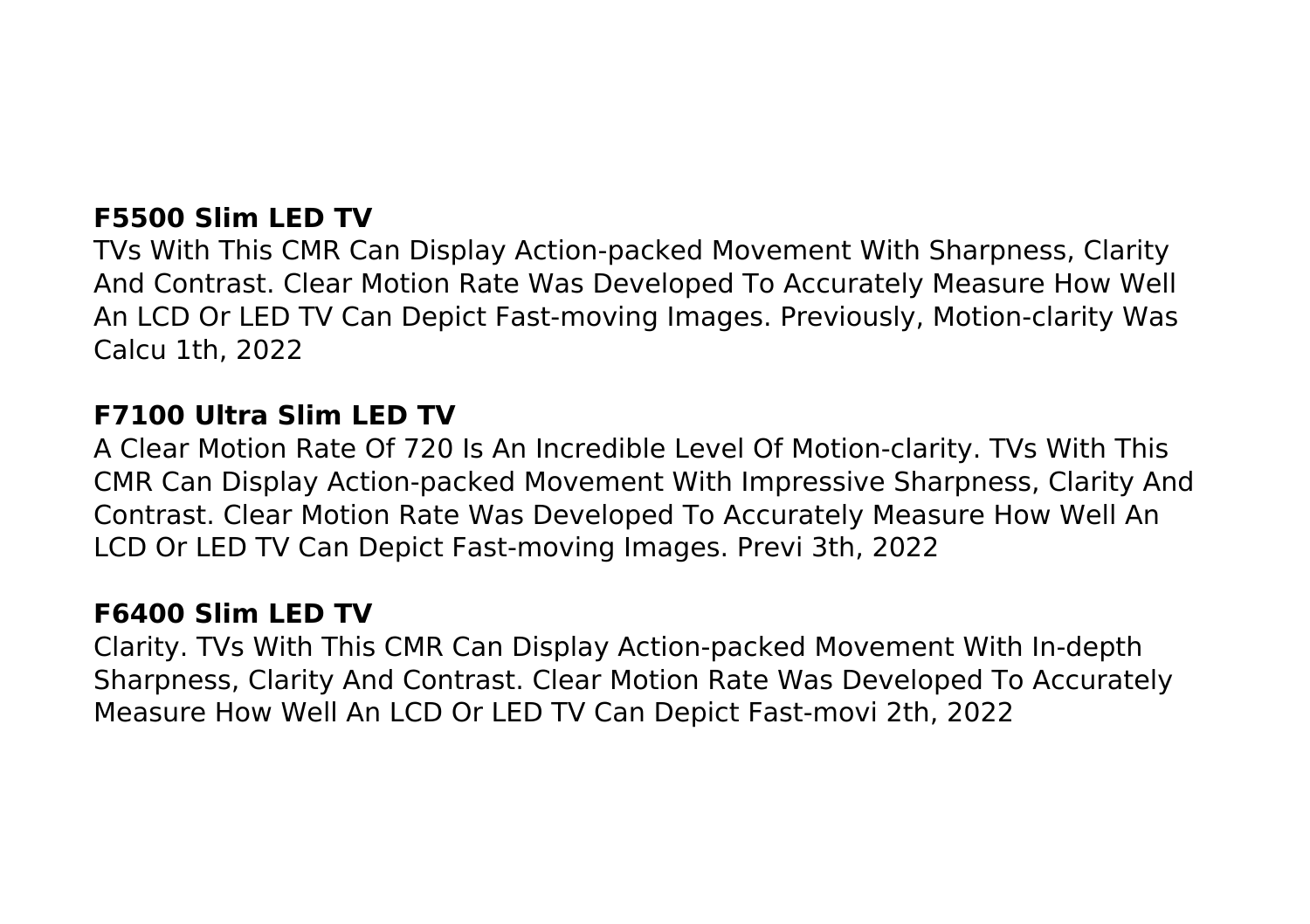# **LED Slim Downlight Start DATA SHEET**

Tbd 93109207 Led Dlr Slim S1 Tu6 Ip20 15w 860 Sst 15 1250 83 >0.5 80+ 6000 25000 Ip 20 A+ No 93109208 Tbd Led Dlr Slim S1 Tu8 Ip20 18w 830 Sst 18 1550 86 >0.5 80+ 3000 25000 Ip 20 A+ No 93109209 93109210 Led Dlr Slim S1 Tu8 Ip20 18w 840 Sst 18 1680 93 > 4th, 2022

#### **F8000 Ultra Slim LED TV**

- Dolby ® Digital Plus, Dolby Pulse - DTS Premium Sound | 5.1™ Decoding With DNSe+ Processing ECO SENSOR ENERGY STAR® 6.0 INCLUDES - Smart Touch Remote Control - 4 Pairs Of 3D Active Glasses (SSG-5100GB) MODELS 75" CLASS UN75F8000 55" CLASS UN55F8000 CLASS UN65F8000 46" UN46F80 1th, 2022

#### **F7500 Ultra Slim LED TV**

- Dolby ® Digital Plus, Dolby Pulse - DTS Premium Sound | 5.1™ Decoding With DNSe+ Processing ECO SENSOR ENERGY STAR® 6.0 INCLUDES - Smart Touch Remote Control - 4 Pairs Of 3D Active Glasses (SSG-5100GB) MODELS 60" CLASS UN60F7500 46" CLASS UN46F7500 55" CLASS UN55F7500 Smart TV 2.0 3th, 2022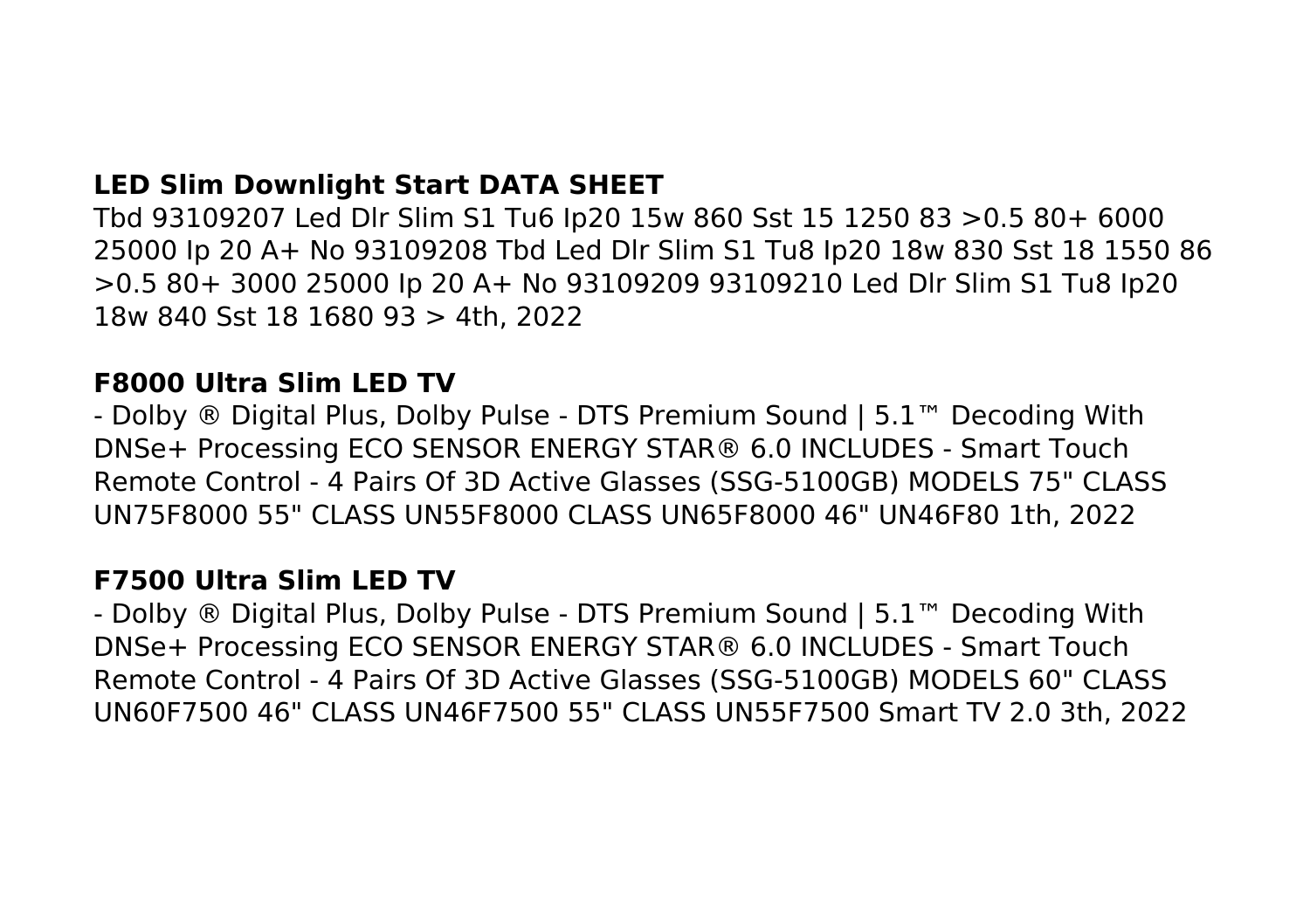## **SLIM LED-PANEL RUND NICKEL MATT / 12 WATT / DF-012 …**

NICKEL MATT / 12 WATT / DF-012-30/40-NM Art.-Nr.: DF-012-30/40-NM LED-Panel Rund Basic Mit Einer Leistung Von 12 Watt. Lichtfarbe: 3000 / 4000 Kelvin Lichtstrom 2th, 2022

#### **3 Inch Round Slim LED**

The Elite LED Slim Surface Mount Has Been Engineered To Install Into Most Standard Junctions Boxes. Up To 1500 Usable Lumens Are Directed From The Luminaire To The Work Surface. Easy To Install, Applicable To Junction Box Or Recessed Can Installation 12" 9" 7-7/8" 5-3/8" 3 … 3th, 2022

## **HOSPITALITY Pro:Centric Single Tuner Slim Direct LED TV ...**

SET-TOP BOX MAY BE REQUIRED) PANEL Model 55LY570H 47LY570H 42LY570H 39LY570H 32LY570H 29LY570H ... Pro:Idiom Yes HCAP (GEM/Flash) Yes MHL Yes Self Diagnostic Yes EzManager Yes HDMI-CEC Yes HTNG-CEC Yes DRM Yes(Pro:Idiom) Welcome Screen Yes Lock Mode Yes Logical Channel Map Yes Multi IR Code Yes 2th, 2022